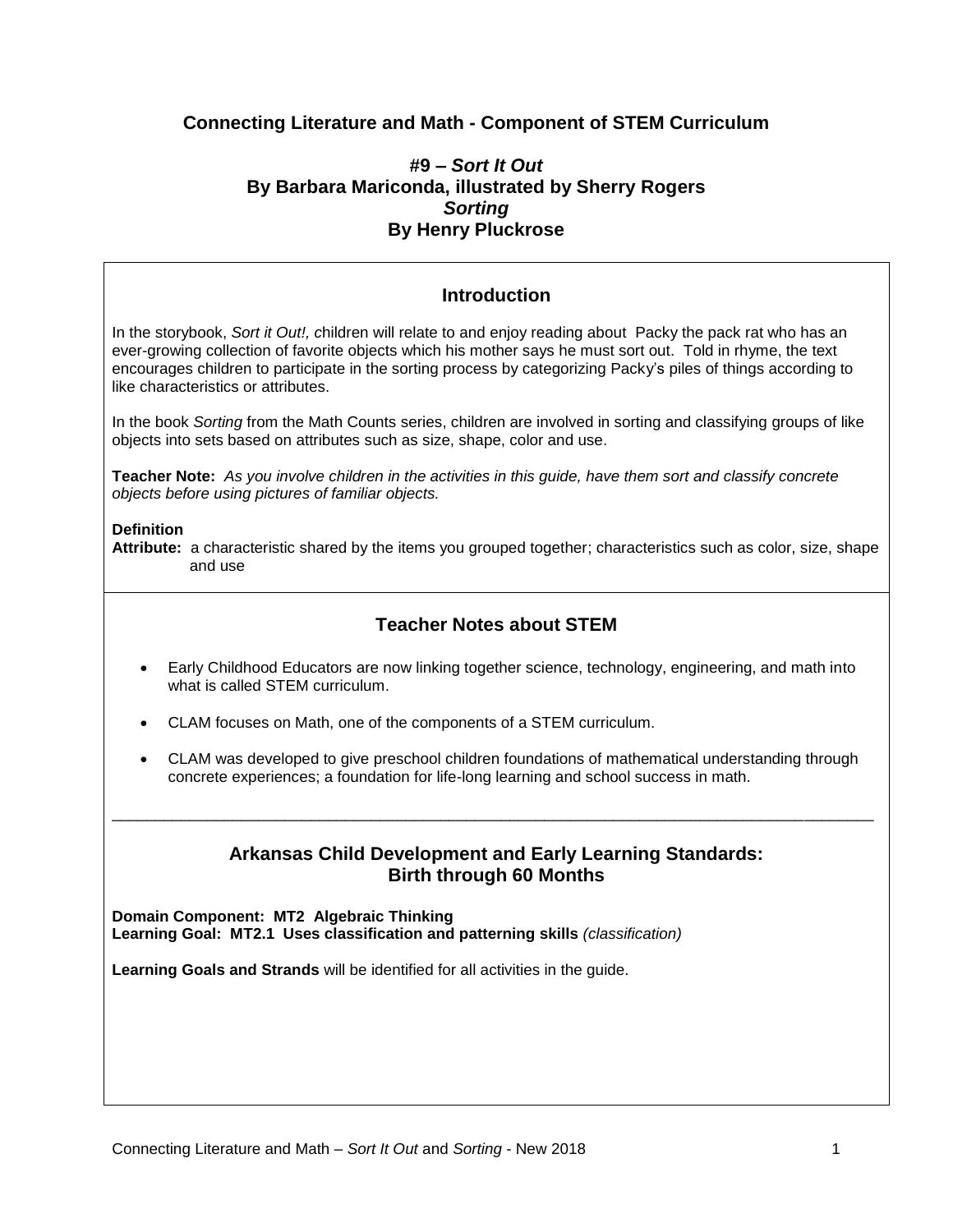# **Materials to Collect and Make**

Many of the materials found in your classroom can be used to involve children in sorting and classifying activities. For example:

- vehicles
- unit blocks
- table-top blocks of different colors
- vinyl animals (farm, woods and jungle)
- counting bears and other animals of different colors
- containers of the same color as the counting bears
- pegs and pegboards
- unifix cubes
- stringing beads
- play food items (vegetables and fruit)
- balls
- crayons, markers, pencils, colored pencils, child safety scissors, easel brushes, watercolor brushes, cookie cutters, small rolling pin, craft sticks
- spatulas, measuring cups and spoons, small rolling pin, whisk, potato masher
- spoons, forks, knives
- silverware container

Prepare the following:

- Builder's Tools cards (See attachment: Builder's Tools)
- Classroom Tools cards (See attachment: Classroom Tools)
- Cooking and Eating Tools cards (See attachment: Cooking and Eating Tools)
- Animal Sorting and Classification Mat
- Builder's Tools, Classroom Tools and Cooking and Eating Tools Sorting Mat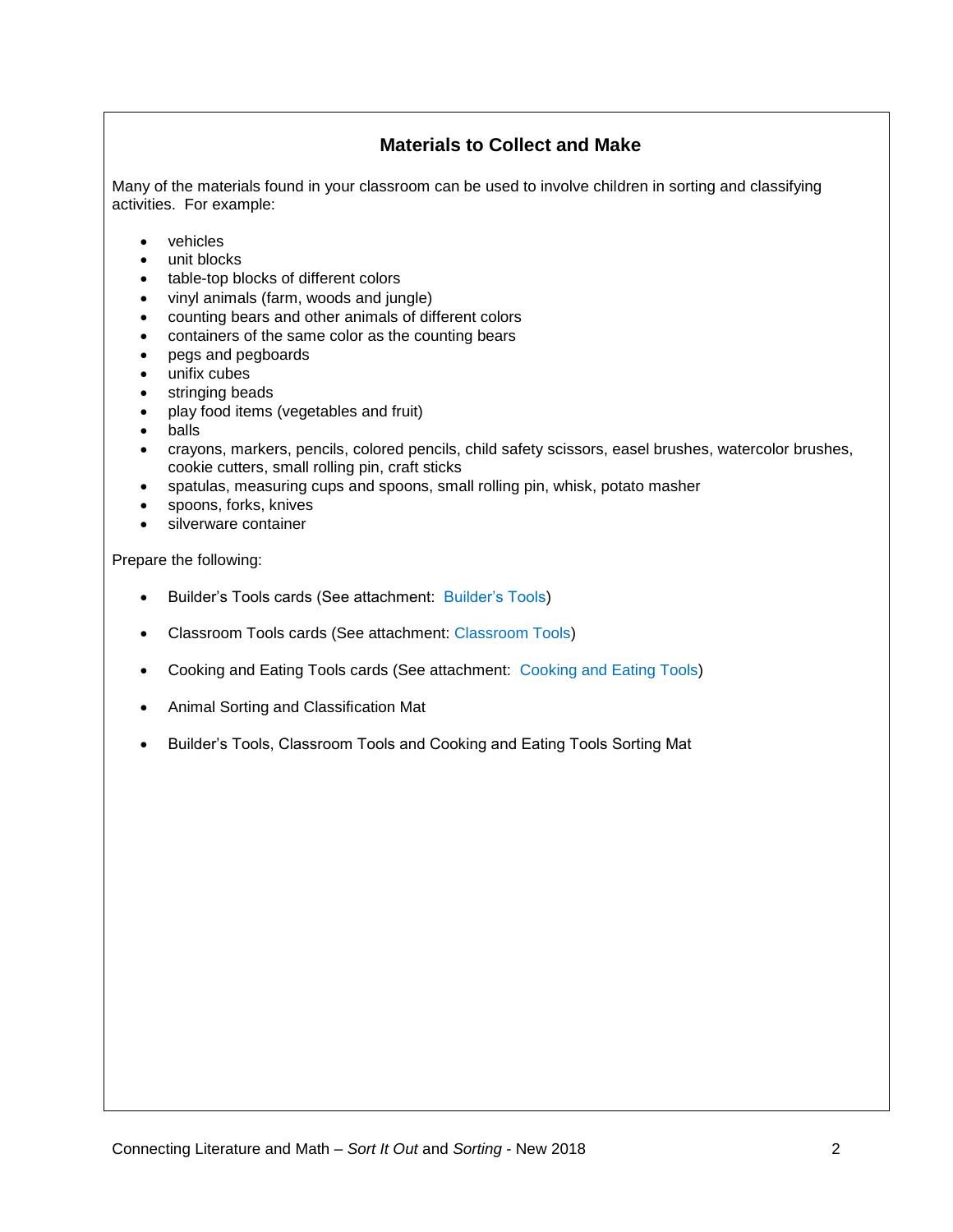# **Story Presentation**

**Learning Goals:**

- **LD1.1 Understands and responds to language (in child's home language)** *(vocabulary and language comprehension)*
- **EL1.1 Shows interest in literacy experiences** *(engagement in literacy experiences)*
- **EL1.2 Engages in read-alouds and conversations about books and stories** *(engagement with books and stories)*
- **EL2.1 Notices and manipulates the sounds of language** *(rhyme)*
- **EL3.1 Responds to features of books and print** (*book knowledge and print knowledge)*
- **MT2.1 Uses classification and patterning skills** *(classification)*

**Book:** *Sort it Out!* by Barbara Mariconda, illustrated by Sherry Rogers

**First Reading of** *Sort it Out!*

- Take a collection of objects such as counting bears that are all the same size, but two different colors such as red and yellow to the book reading area. Have the 2 colors in separate containers and keep one container out of sight.
- Be familiar with the book*, Sort it Out!*
- Place the collection of red counting bears on the floor and invite children to name them and to say how they are all alike. (They are all bears, they are all the same size, and they are all red)
- Add the collection of yellow bears to the red bears and say to children, "I've placed more counting bears on the floor. They are all bears and they are all the same size. Can you tell me how the bears are different?" (Different colors).
- Sort the bears by color into two sets and say "Yes, you're right, the bears are different colors and I have sorted them that way. Now we're going to read a story about sorting the objects Packy the pack rat has collected."
- Show the cover, give title and illustrator. (Explain that the author is the person who writes the words and illustrator is the person who creates the pictures.)
- Invite children to look at the cover and name the objects they see.
- Say to children, "These are only a few of the objects that Packy the pack rat has collected. He has many more and his mother says he has to sort them out."
- Explain to children that a pack rat is someone who collects and keeps a lot of things.
- Say to children, "Let's read the story and see how he sorts his collection of favorite objects."
- Read the story so all children can see the pictures in the book.
- Allow time for children to see the pictures and name and make comments about the objects they see. Name objects that are unfamiliar to children.
- Follow up the reading by inviting children to name some of the items they collect and if they have some of the same objects that Packy collected.
- Show the last page of the book and ask children to identify the objects they see that were part of Packy's collection. Who do they think the person is who is pouring from the tin kettle and did they see her before and how do they think she got some of Packy's things.
- Invite children to join you in looking at the pictures, including the cover, to see when the items were taken. If children do not notice, call attention to the hand on the cover reaching for the ball of yarn.
- Continue looking at the pages and guiding children to locate the hand and the items being taken.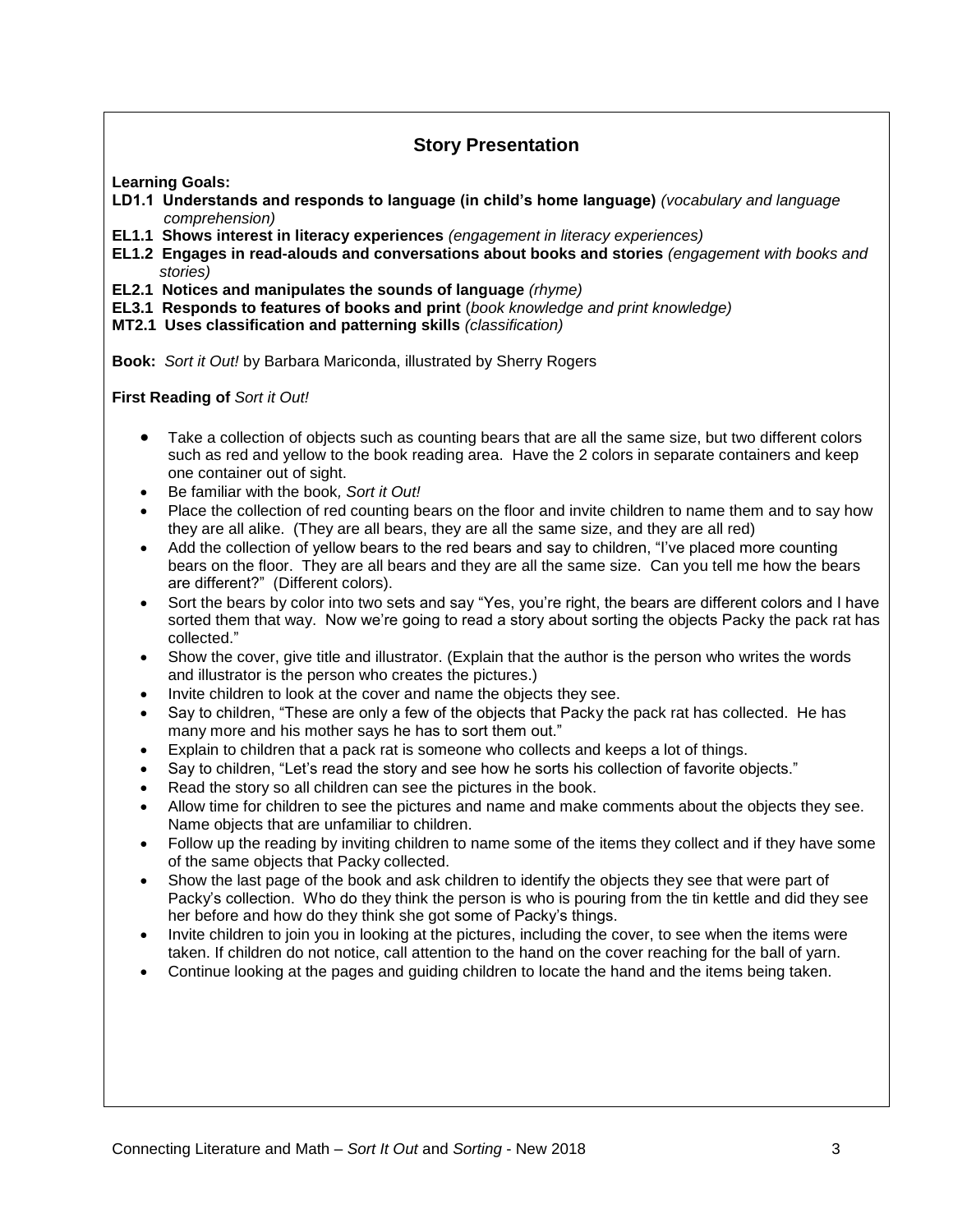## **Second Reading of** *Sort it Out!*

- Show the cover and invite children to read the title with you as you run your fingers under each of the words.
- Invite children to help you read the rhyming words that are written on a piece of paper on some of the pages. For example, read "The turtle, the clover, the skinny green bean, he placed in a pile made of things that are \_\_\_\_\_ (green)." Run your hand under the word to help children understand that print carries a message and can represent spoken language.
- Continue with this activity as you read the entire story to the children.
- Read the story so all children can see the pictures in the book.
- Follow up the reading by reading the page where all of the items in Packy's collection are listed in rhyme. Invite children to listen for the rhyming words as you read each two-line sentence, emphasizing the rhyming words.
- Thank children for helping you read the story.

**Book:** *Sorting* by Henry Pluckrose

 Gather a small group of four to six children for the reading of *Sorting.* This will allow children to more clearly see the objects in the photos and to be involved in answering the questions about sorting that are posed in the book.

\_\_\_\_\_\_\_\_\_\_\_\_\_\_\_\_\_\_\_\_\_\_\_\_\_\_\_\_\_\_\_\_\_\_\_\_\_\_\_\_\_\_\_\_\_\_\_\_\_\_\_\_\_\_\_\_\_\_\_\_\_\_\_\_\_\_\_\_\_\_\_\_\_\_\_\_\_\_\_\_\_\_\_\_\_\_\_\_

- Take the books *Sort it Out!* and *Sorting* to the book reading area.
- Show children *Sort it Out!* and invite them to recall some of the ways Packy sorted his favorite objects.
- Show children the cover of *Sorting*, state the title and author and explain that this is another book about sorting and they will be involved in deciding how to sort the objects in the book.
- Show the first page and invite children to name the things they see.
- Read the text on the page and ask children to answer the question, "How could you sort it out?" Accept all answers.
- Continue to show the pages and read the text and involve children in answering the questions that are posed.
- Follow up the reading by showing some of the pages and involve children in answering some of the questions you pose. For example:
	- $\circ$  Page 10 How are the pencils sorted? (by color)
	- $\circ$  Page 11 Invite children to look carefully at the buttons and discuss how the set of buttons could be sorted into two sets. (buttons with four holes and buttons with two holes)
	- $\circ$  Page 12 Ask children how the set of red things could be sorted into three sets. (cars, buttons and pencils)
	- $\circ$  Page 27 Show the picture and ask children if they have ever seen a set of dolls like this. If so, where? Do they know what the dolls are called?
	- $\circ$  Explain to children that these are dolls from Russia which is a country far, far away from us. The dolls are called Babuska, Matryoska or Russian Nesting dolls. The dolls are almost identical to one another. Point to each doll on the shelf from left to right and explain that they decrease in size (get smaller and smaller) and fit one inside the other.
- Explain to children that they will have the opportunity to sort objects in some of the Learning Centers.

## **Teacher Note:**

- Plan to read this book after children have had an opportunity to sort and classify objects in Learning Centers. This will give them a foundation for the sorting activities featured in the story.
- If you have a set of the Babuska, Matryoska or Russian Nesting dolls, have children explore them during the discussion.

**Teacher Note:** *All of the story presentations are teacher-guided activities*.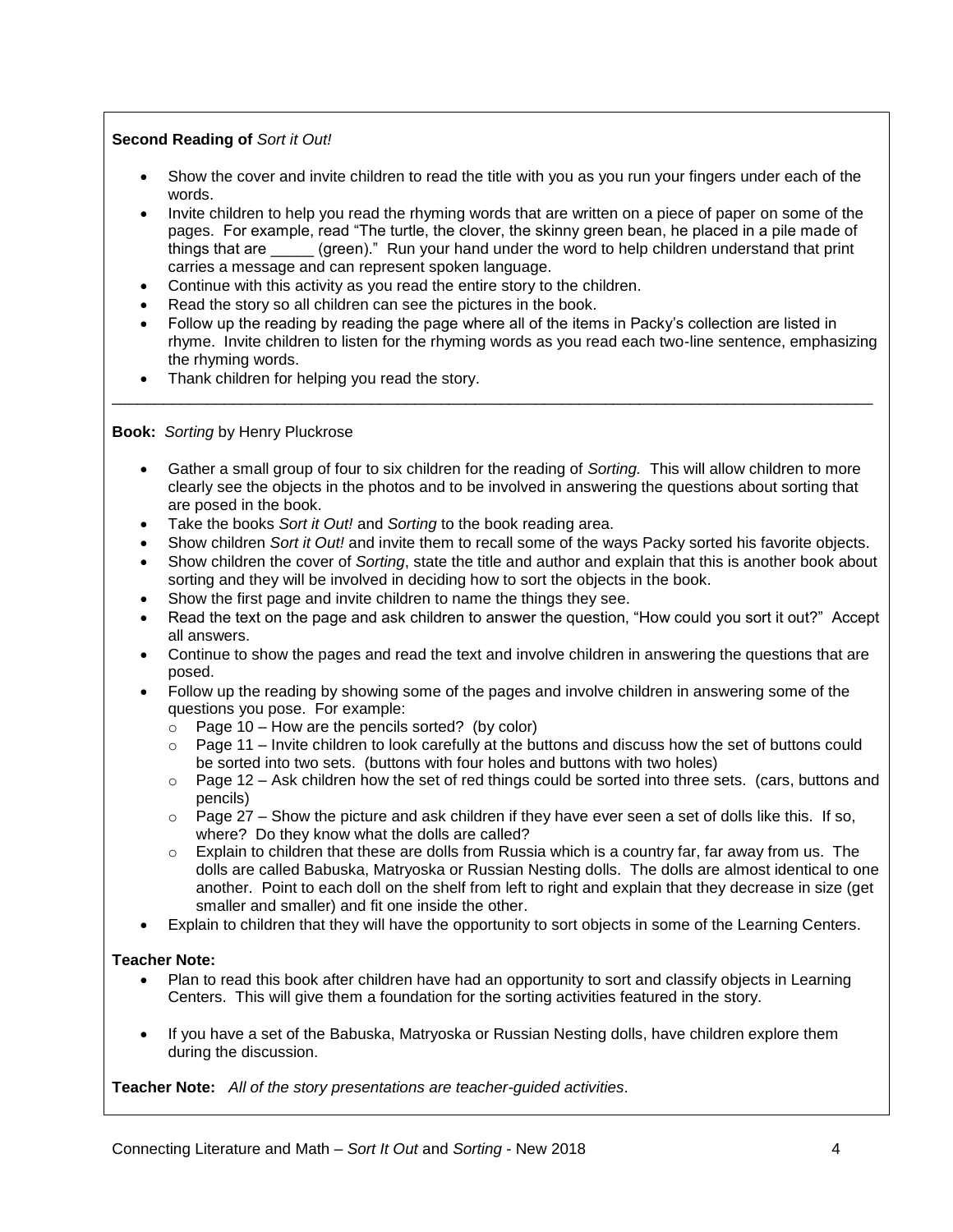# **Additional Language and Literacy Activities**

**Learning Goals:**

- **LD1.1 Understands and responds to language (in child's home language)** *(vocabulary and language comprehension, follows directions)*
- **EL3.1 Responds to features of books and print** *(print knowledge)*
- **MT2.1 Uses classification and patterning skills** (*(classification)*

### **Activity: Animal Sorting and Classification**

- Prepare an Animal Sorting Mat with three columns. Label the columns as Farm, Woods and Jungle. Add a picture clue beside the written label.
- Involve a small group of four to six children in this activity.
- Have a collection of the three types of animals. If animals are not available, use pictures.
- Invite children to name the animals and talk about what they know about them.
- Explain to children that some of the animals can be found on a farm, some in the woods, and some in the jungle and that they are to help the animals find their home.
- Read with children each of the headings on the mat and invite one child at a time to select an animal, place it in the correct column and explain why he or she placed it there.

### **Extension:**

### **Activity: Builder's Tools, Classroom Tools, Cooking and Eating Tools**

- Prepare a Tools Sorting Mat with three columns. Label the columns as Builder's Tools, Classroom Tools, and Cooking and Eating Tools. Add a picture clue beside the written label.
- Involve a small group of four to six children in this activity.
- Have a collection of the three types of tools. For example:
	- $\circ$  Builder's Tools: adjustable wrench, tape measure or ruler or folding ruler, nails, sets of nuts and bolts, carpenter's pencil
	- o Classroom Tools: crayons, washable markers, child safety scissors, easel brushes, watercolor brushes
	- $\circ$  Cooking and Eating Tools: fork, spoon, spatula, measuring cups and spoons, whisk, potato masher
- Use pictures of the tools if real objects are not available. However, real objects are preferred.
- Explain to children that a tool is something that helps us accomplish a task.
- Involve children in examining the tools, naming them, and discussing how they are used.
- Read with children each of the headings on the mat and invite one child at a time to select a tool and place it in the correct column and explain why he or she placed it there.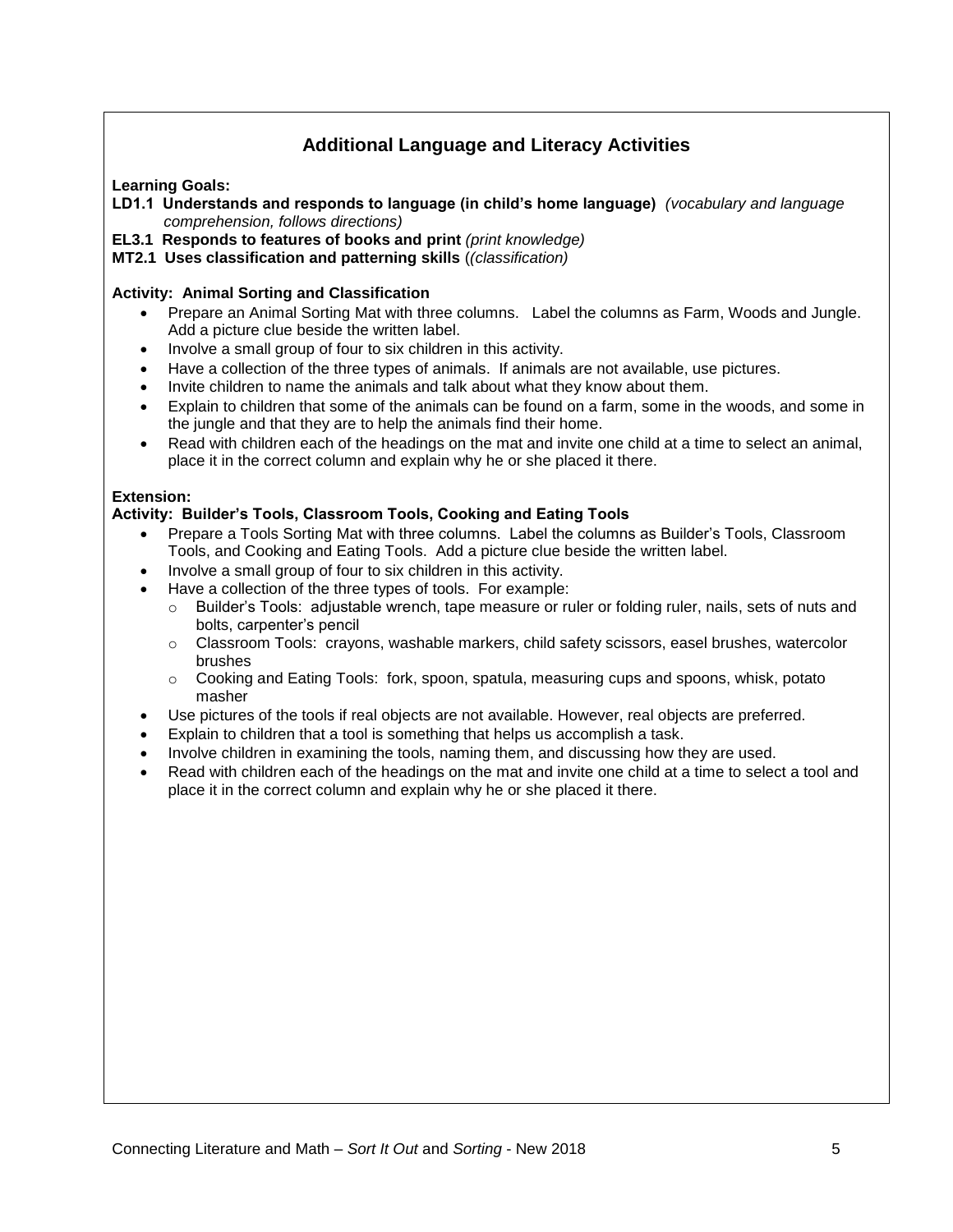# **Learning Environment**

**Teacher Note:** *As children are involved in the learning centers listed here, they are engaged in activities that primarily support the following Domains of Child Development and Early Learning:*

- *Emergent Literacy*
- *Mathematical Thinking*

### **Art Center**

- Prepare containers for different colors of crayons. For example cover a container with blue paper and label it "blue crayons", or use sturdy plastic cups of different colors. Repeat this with the other colors of crayons that are available.
- Observe to see if children store crayons in correct container. If not, talk with the children about how the containers are labeled to make it easier for them to select a color and to put the crayons away.

#### **Dramatic Play Center**

- Add a divided silverware container and silverware (spoons, knives and forks).
- Provide two containers such as baskets. Label the containers with words and a picture clue: one Fruit and the other Vegetables. Place play food in the correct container. Observe to see if children place the play food in the correct container.

#### **Library**

- Add the book *Sort it Out!*
- *Add the book Sorting*

#### **Block Center**

- Label the storage shelves with outlines of the different sizes and shapes attached to the surface of the shelves.
- Introduce children to the outlines and guide them to understand how blocks are to be stored. Assist them at clean-up time to store the blocks correctly.
- **•** Provide vehicles of different colors.

#### **Discovery Center**

- Add the Sorting Mats and the corresponding objects or picture cards.
- Add the counting bears and containers of the same color as the bears.
- Observe to see what children do with the materials.
- Join children in the center if they seem to need guidance in using the materials and involve them in sorting activities

#### **Manipulative Center**

- Have available a variety of manipulatives such as pegs and pegboards, stringing beads, and unifix cubes.
- Comment about what you observe as children are involved with the materials. For example, say, "Gavin, I noticed that you put three red pegs and five yellow pegs in the peg board."